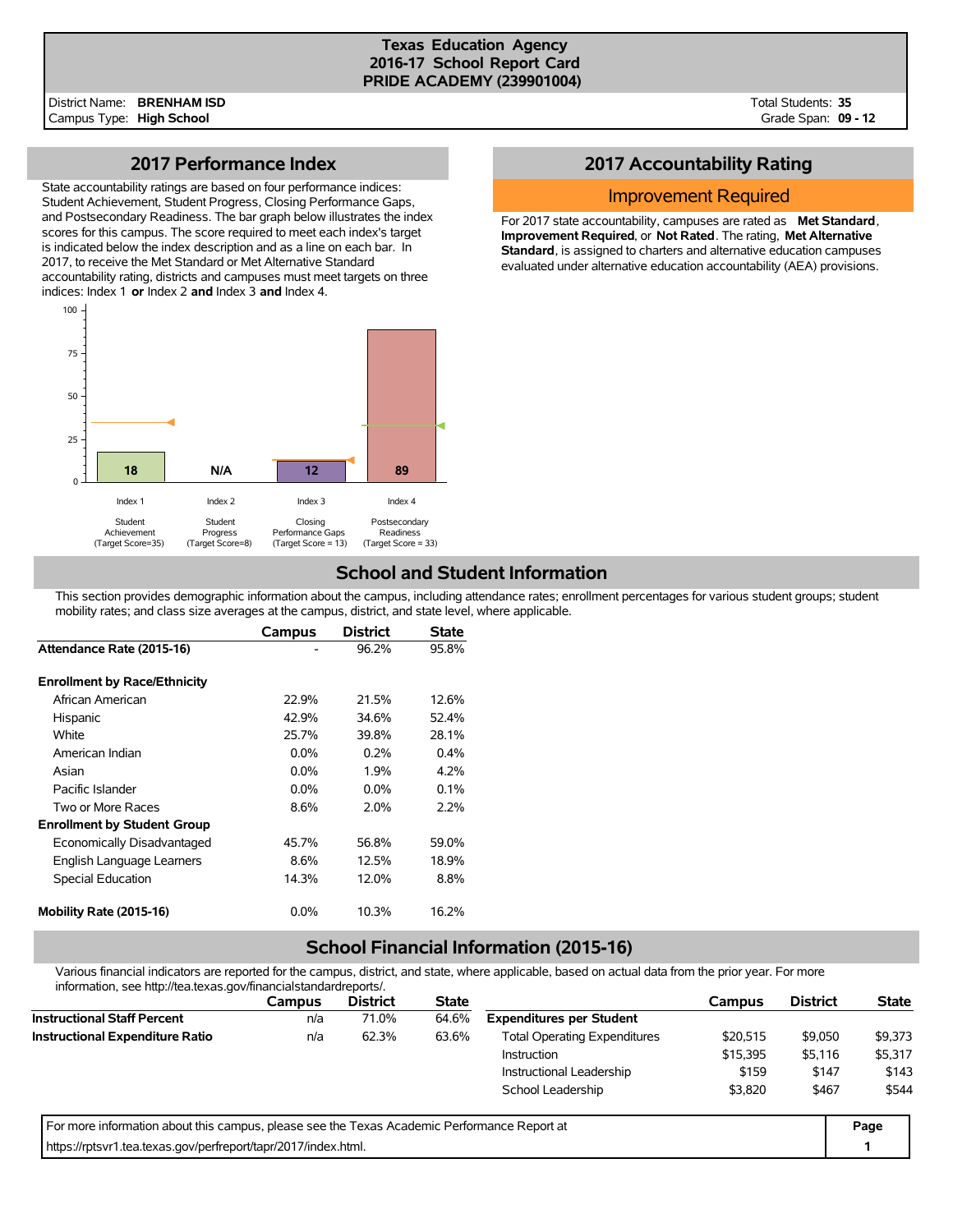| Texas Education Agency     | <b>PRIDE ACADEMY (239901004)</b> |  |
|----------------------------|----------------------------------|--|
| 2016-17 School Report Card | <b>BRENHAM ISD</b>               |  |

|                                                                             |      |              |     |                                     |         |         |        |          |       |                 | Two or      |               |
|-----------------------------------------------------------------------------|------|--------------|-----|-------------------------------------|---------|---------|--------|----------|-------|-----------------|-------------|---------------|
|                                                                             |      |              |     | All                                 | African |         |        | American |       | <b>Pacific</b>  | <b>More</b> | Econ          |
|                                                                             |      | <b>State</b> |     | District Students American Hispanic |         |         | White  | Indian   | Asian | <b>Islander</b> | Races       | <b>Disady</b> |
| STAAR Percent at Approaches Grade Level or Above (Sum of All Grades Tested) |      |              |     |                                     |         |         |        |          |       |                 |             |               |
| All Subjects                                                                | 2017 | 75%          | 73% | 18%                                 |         | $\ast$  | $\ast$ |          |       |                 | $\ast$      | 23%           |
|                                                                             | 2016 | 75%          | 72% | 35%                                 |         | $\ast$  | $\ast$ |          |       |                 |             |               |
| Reading                                                                     | 2017 | 72%          | 69% | $\star$                             |         | $\ast$  | $\ast$ |          |       |                 |             | $\ast$        |
|                                                                             | 2016 | 73%          | 68% | $\star$                             |         | $\ast$  | $\ast$ |          |       |                 |             |               |
| Mathematics                                                                 | 2017 | 79%          | 80% |                                     |         |         |        |          |       |                 |             |               |
|                                                                             | 2016 | 76%          | 77% |                                     |         | $\star$ |        |          |       |                 |             |               |
| Science                                                                     | 2017 | 79%          | 81% |                                     |         | $\ast$  |        |          |       |                 |             |               |
| <b>Social Studies</b>                                                       | 2017 | 77%          | 69% |                                     |         | $\ast$  | $\ast$ |          |       |                 | $\ast$      |               |
|                                                                             | 2016 | 77%          | 71% |                                     |         | $\ast$  | $\ast$ |          |       |                 |             | $\ast$        |
| STAAR Percent at Meets Grade Level (Sum of All Grades Tested)               |      |              |     |                                     |         |         |        |          |       |                 |             |               |
| Two or More Subjects 2017                                                   |      | 48%          | 45% | $\star$                             | $\ast$  | $\ast$  |        |          |       |                 | $\ast$      | $\ast$        |
|                                                                             | 2016 | 45%          | 39% | $\star$                             |         | $\ast$  | $\ast$ |          |       |                 |             |               |
| Reading                                                                     | 2017 | 48%          | 46% | $\star$                             | $\ast$  | $\ast$  |        |          |       |                 |             |               |
|                                                                             | 2016 | 46%          | 39% |                                     |         |         |        |          |       |                 |             |               |
| <b>Mathematics</b>                                                          | 2017 | 48%          | 48% |                                     |         | $\ast$  |        |          |       |                 |             |               |
| <b>Social Studies</b>                                                       | 2017 | 51%          | 41% |                                     | $\ast$  |         |        |          |       |                 | $\ast$      |               |
|                                                                             | 2016 | 47%          | 41% |                                     |         | $\ast$  | $\ast$ |          |       |                 |             | $\ast$        |
| STAAR Percent at Masters Grade Level (Sum of All Grades Tested)             |      |              |     |                                     |         |         |        |          |       |                 |             |               |
| All Subjects                                                                | 2017 | 20%          | 18% | $\star$                             | $\ast$  | $\ast$  | $\ast$ |          |       |                 | $\ast$      |               |
|                                                                             | 2016 | 18%          | 15% |                                     | $\ast$  | $\ast$  | $\ast$ |          |       |                 |             |               |
| Reading                                                                     | 2017 | 19%          | 16% |                                     |         | $\ast$  | $\ast$ |          |       |                 |             |               |
|                                                                             | 2016 | 17%          | 15% |                                     |         | $\ast$  | $\ast$ |          |       |                 |             | $\ast$        |
| Mathematics                                                                 | 2017 | 23%          | 21% |                                     |         | $\ast$  |        |          |       |                 |             |               |
|                                                                             | 2016 | 19%          | 17% |                                     |         | $\ast$  |        |          |       |                 |             |               |
| Science                                                                     | 2017 | 19%          | 21% |                                     |         | $\ast$  | ٠      |          |       |                 |             |               |
| Social Studies                                                              | 2017 | 27%          | 17% |                                     |         | $\ast$  | $\ast$ |          |       |                 | $\ast$      |               |
|                                                                             | 2016 | 22%          | 16% | ÷                                   | $\star$ | $\ast$  | $\ast$ |          |       |                 |             | $\ast$        |
| <b>STAAR Percent Met or Exceeded Progress</b>                               |      |              |     |                                     |         |         |        |          |       |                 |             |               |
| All Subjects                                                                | 2016 | 62%          | 56% |                                     |         | $\ast$  |        |          |       |                 |             |               |
| Reading                                                                     | 2016 | 60%          | 53% |                                     |         |         |        |          |       |                 |             |               |
| <b>STAAR Percent Exceeded Progress</b>                                      |      |              |     |                                     |         |         |        |          |       |                 |             |               |
| All Subjects                                                                | 2016 | 17%          | 14% |                                     |         |         |        |          |       |                 |             |               |
| Reading                                                                     | 2016 | 16%          | 13% | $\star$                             |         | $\ast$  |        |          |       |                 |             |               |

For more information about this campus, please see the Texas Academic Performance Report at **Page Page** https://rptsvr1.tea.texas.gov/perfreport/tapr/2017/index.html. **2**

'?' Indicates that the data for this item were statistically improbable, or were reported outside a reasonable range. "Indicates zero observations reported for this group. \*' Indicates results are masked due to small numbers to protect student confidentiality. Ma' Indicates data reporting is not applicable for this group.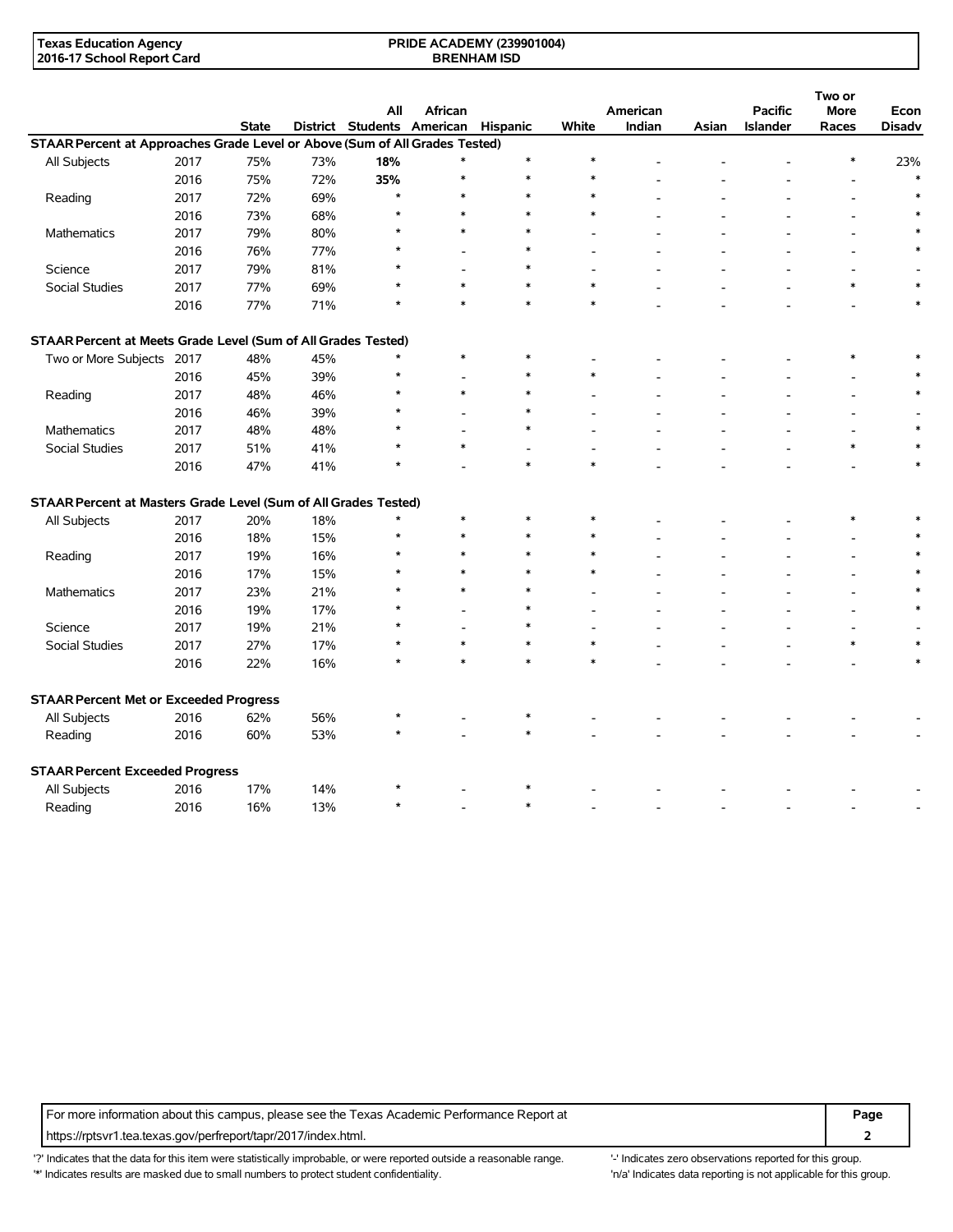| <b>Texas Education Agency</b><br><b>PRIDE ACADEMY (239901004)</b><br>2016-17 School Report Card<br><b>BRENHAM ISD</b> |              |                 |       |                            |                 |        |                    |        |                          |                                      |                       |
|-----------------------------------------------------------------------------------------------------------------------|--------------|-----------------|-------|----------------------------|-----------------|--------|--------------------|--------|--------------------------|--------------------------------------|-----------------------|
|                                                                                                                       | <b>State</b> | <b>District</b> |       | African<br>Campus American | <b>Hispanic</b> | White  | American<br>Indian | Asian  | <b>Pacific</b>           | Two or<br><b>Islander More Races</b> | Econ<br><b>Disadv</b> |
| Annual Dropout Rate (Gr 9-12)                                                                                         |              |                 |       |                            |                 |        |                    |        |                          |                                      |                       |
| 2015-16                                                                                                               | 2.0%         | 1.2%            | 29.2% | 33.3%                      | 36.8%           | 12.5%  |                    |        |                          | $\ast$                               | 34.6%                 |
| 2014-15                                                                                                               | 2.1%         | 0.7%            | 2.9%  | $\ast$                     | 0.0%            | 5.9%   |                    | $\ast$ |                          | $\overline{\phantom{a}}$             | 0.0%                  |
| 4-Year Longitudinal Rate (Gr 9-12)                                                                                    |              |                 |       |                            |                 |        |                    |        |                          |                                      |                       |
| Class of 2016                                                                                                         |              |                 |       |                            |                 |        |                    |        |                          |                                      |                       |
| Graduated                                                                                                             | 89.1%        | 91.2%           | 28.0% | $\ast$                     | 33.3%           | 33.3%  |                    |        |                          | $\ast$                               | 33.3%                 |
| <b>Received GED</b>                                                                                                   | 0.5%         | 0.9%            | 0.0%  | $\ast$                     | 0.0%            | 0.0%   |                    |        |                          | $\ast$                               | 0.0%                  |
| Continued HS                                                                                                          | 4.2%         | 4.7%            | 44.0% | $\ast$                     | 50.0%           | 50.0%  |                    |        |                          | $\ast$                               | 40.0%                 |
| Dropped Out                                                                                                           | 6.2%         | 3.1%            | 28.0% | $\ast$                     | 16.7%           | 16.7%  |                    |        |                          | $\ast$                               | 26.7%                 |
| Graduates and GED                                                                                                     | 89.6%        | 92.1%           | 28.0% | ∗                          | 33.3%           | 33.3%  |                    |        | $\overline{\phantom{a}}$ | $\ast$                               | 33.3%                 |
| Grads, GED, & Cont                                                                                                    | 93.8%        | 96.9%           | 72.0% | $\ast$                     | 83.3%           | 83.3%  |                    |        |                          | $\ast$                               | 73.3%                 |
| RHSP/DAP Graduates (Longitudinal Rate)                                                                                |              |                 |       |                            |                 |        |                    |        |                          |                                      |                       |
| Class of 2016                                                                                                         | 87.4%        | 65.3%           | 0.0%  | $\ast$                     | $\ast$          | $\ast$ |                    |        |                          |                                      | 0.0%                  |
| Class of 2015                                                                                                         | 86.1%        | 70.1%           |       | $\overline{a}$             |                 |        |                    |        |                          |                                      |                       |
| RHSP/DAP/FHSP-E/FHSP-DLA Graduates (Longitudinal Rate)                                                                |              |                 |       |                            |                 |        |                    |        |                          |                                      |                       |
| Class of 2016                                                                                                         | 85.1%        | 64.0%           | 0.0%  | $\ast$                     | $\ast$          | $\ast$ |                    |        |                          |                                      | 0.0%                  |
| Class of 2015                                                                                                         | 84.1%        | 70.5%           |       |                            |                 |        |                    |        |                          |                                      |                       |
| <b>SAT/ACT Results</b><br>Tested                                                                                      |              |                 |       |                            |                 |        |                    |        |                          |                                      |                       |
| Class of 2016                                                                                                         | 71.6%        | 48.0%           | 0.0%  | *                          | $\ast$          | 0.0%   |                    |        |                          |                                      |                       |
| Class of 2015                                                                                                         | 68.3%        | 48.5%           | 0.0%  | $\ast$                     | 0.0%            | $\ast$ |                    | $\ast$ |                          |                                      | 0.0%                  |

For more information about this campus, please see the Texas Academic Performance Report at **Page Page** https://rptsvr1.tea.texas.gov/perfreport/tapr/2017/index.html. **3**

'?' Indicates that the data for this item were statistically improbable, or were reported outside a reasonable range. '' Indicates zero observations reported for this group. '\*' Indicates results are masked due to small numbers to protect student confidentiality. 'n/a' Indicates data reporting is not applicable for this group.